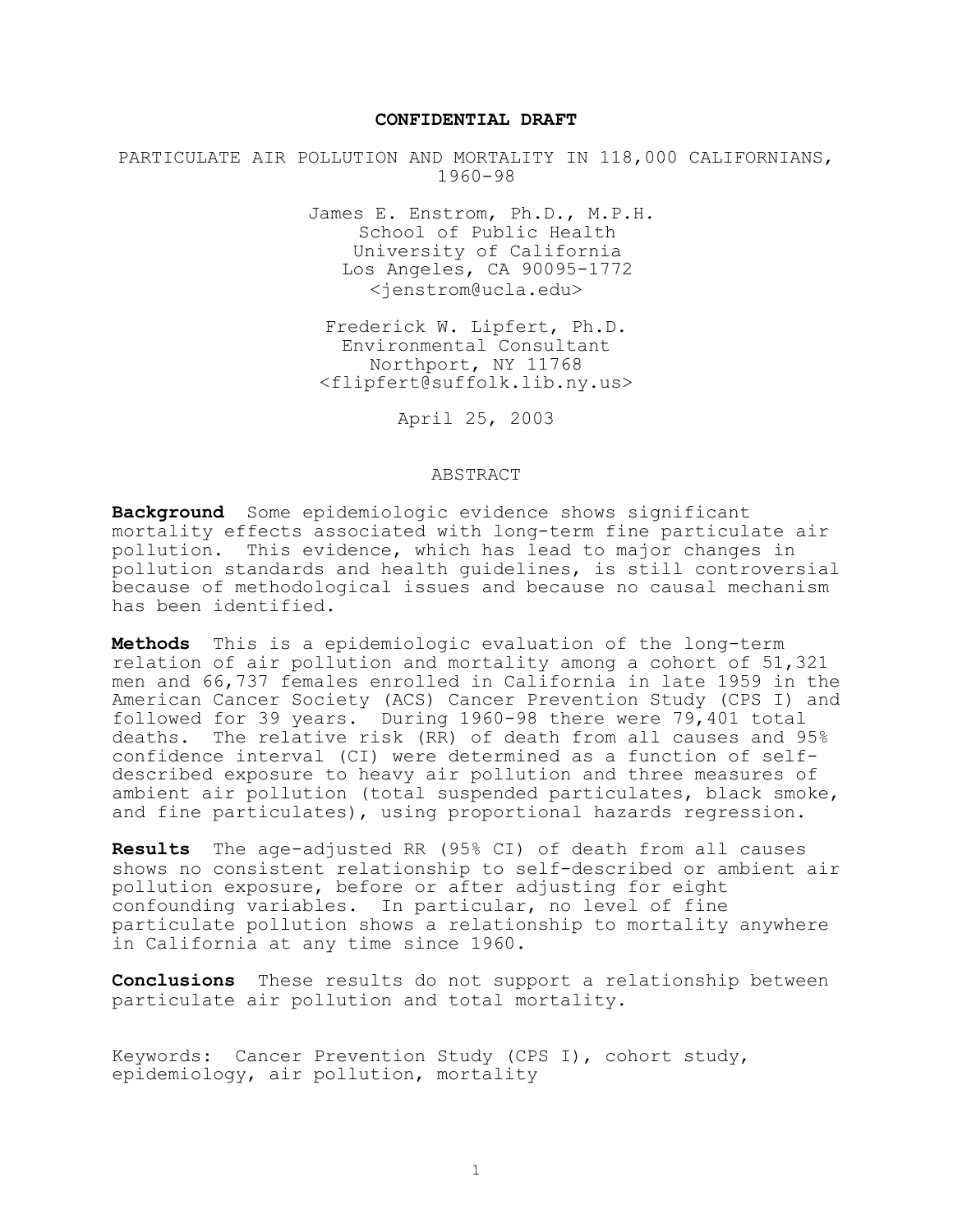### **INTRODUCTION**

Many studies have observed associations between particulate air pollution and human health (1). Based on several severe air pollution events, such as, the 1952 London fog incident (2), extremely high concentrations of particulate air pollution have been associated with acute increases in morality. In recent years very low concentrations of particulate air pollution have also been associated with health effects (3). While most research has focused on short-term exposures (4), several studies suggest that long-term exposure may be more important. In particular, prospective studies of two cohorts (5-7) have shown significant mortality effects associated with fine particles measuring less than  $2.5$  microm in aerodynamic diameter (PM2.5), which are generated mainly by burning fossil fuels and cigarettes. These studies have lead to major changes in ambient air quality standards for fine particles (8-10).

However, the association of air pollution with mortality is still controversial (11-13). This is because the epidemiologic studies that have examined these health effects are subject to a number of methodologic limitations. Long-term, and even shortterm, exposure to air pollution is difficult to measure quantitatively in large cohorts. Indeed, the exposure of each individual has not been directly measured and has been assumed to equal the sample ambient outdoor measurement(s) for the geographic area, such as, city or county, in which the individual lives. Personal exposure to PM2.5 may not be reliably predicted by outdoor concentrations. This is particularly true for smokers, who are exposed to levels of PM2.5 from cigarette smoke that are about 1,000 times the outdoor levels, and for subjects who do not remain in the same geographic area. Also, the patterns of air pollution and mortality in the major national cohort (13) suggest that the relationship may be concentrated in certain Appalachian states, such as, Ohio, Kentucky, and West Virginia, where air pollution and health problems are severe. Also, other studies have not found fine particles associated with mortality (14). Most importantly, it is etiologically unclear how fine particle pollution causes respiratory or cardiovascular diseases (15).

Because of the implications for air quality standards and public health, we have examined the long-term impact of air pollution in a large cohort in Californians. California is a large, diverse state which has long been concerned about the health effects of air pollution (10). We have used the Californians from the original American Cancer Society (ACS) Cancer Prevention Study (CPS I) (16,17) to examine the relationship of air pollution to mortality in California during 1960-98. Early results for air pollution and lung cancer mortality in California from CPS I (18,19) and another study (20) did not show any relationship, although a recent study suggests an association (21).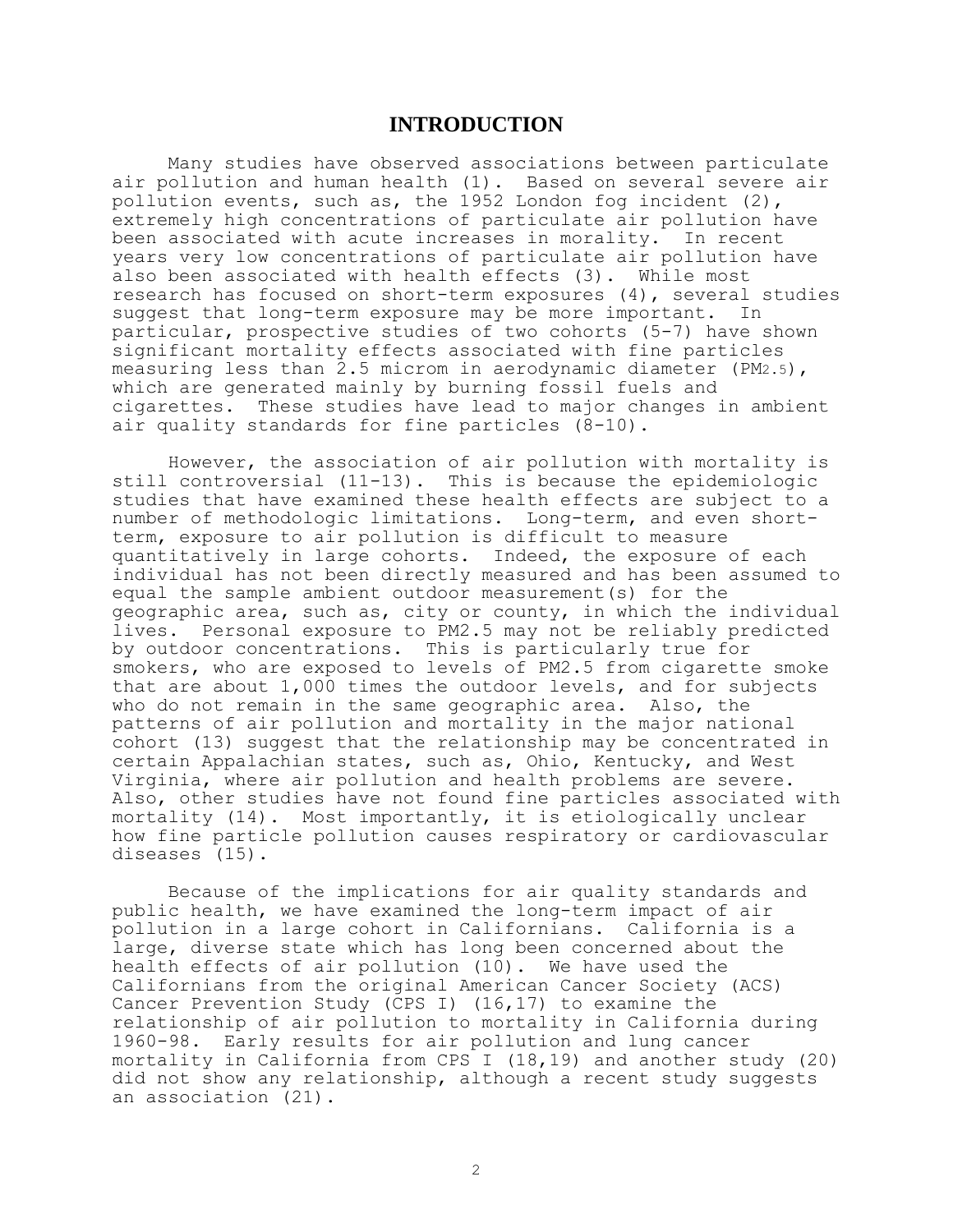# **METHODS**

CPS I is a prospective epidemiologic cohort study begun by ACS in October 1959 and described in detail elsewhere (16- 18,22,23). A total of 1,078,894 subjects from 25 states were enrolled using a detailed four-page questionnaire. In 1961, 1963, 1965, and 1972, surviving cohort members completed short questionnaires. ACS ascertained the vital status and current address for most of the subjects through September 1972, and obtained death certificates for most of those known dead.

Long-term follow-up was undertaken at UCLA, with the cooperation of ACS, on all 118,094 California CPS I subjects and is described in detail elsewhere (16,17). Using name and other identifying variables, the subjects were matched several times with the California death file and the nationwide Social Security Death Index (SSDI) (24). A total of 79,401 deaths during 1960-98 were identified and the underlying cause was obtained from the California death file and death certificates for 93% of these deaths.

Concurrently, subjects were matched with California driver's license (DL) identifying information, with matches based primarily on name, birth date, and height. The DL address as of the 1990s was obtained for 21,897 subjects who were not known dead through 1998 and these subjects were assumed to be alive through 1998. Of the remaining subjects on the CPS I master data file, 6,845 were withdrawn from further follow-up as of September 1972 because their complete name was not retained and 9,915 were lost as of 1999 because they have not been found dead or alive. Based on county of death, 1959 and 1972 ACS residence information, and 1985-99 DL address information, it has been possible to determine the residential history by county for most subjects.

To assess the current status of surviving cohort members, a two-page smoking and lifestyle questionnaire was mailed in mid-1999 to those with a DL address as of 1995 or later. A total of 2,290 men (43%) and 4,869 women (45%) completed the questionnaire, out of 5,275 men and 10,738 women who apparently received it at their DL address. While the response rate is low it is still impressive considering that these elderly respondents had not been contacted since 1972. The questionnaire responses to name, birth date, and height confirmed that DL addresses accurately located over 99% of the respondents.

The follow-up period was from time of entry (January 1 to March 31, 1960) until death, withdrawal (date last known alive), or end of follow-up (December 31, 1998). The subjects were aged 30-96 years at entry. The few person-years of observation and the 36 deaths during 1959 were excluded. The age-adjusted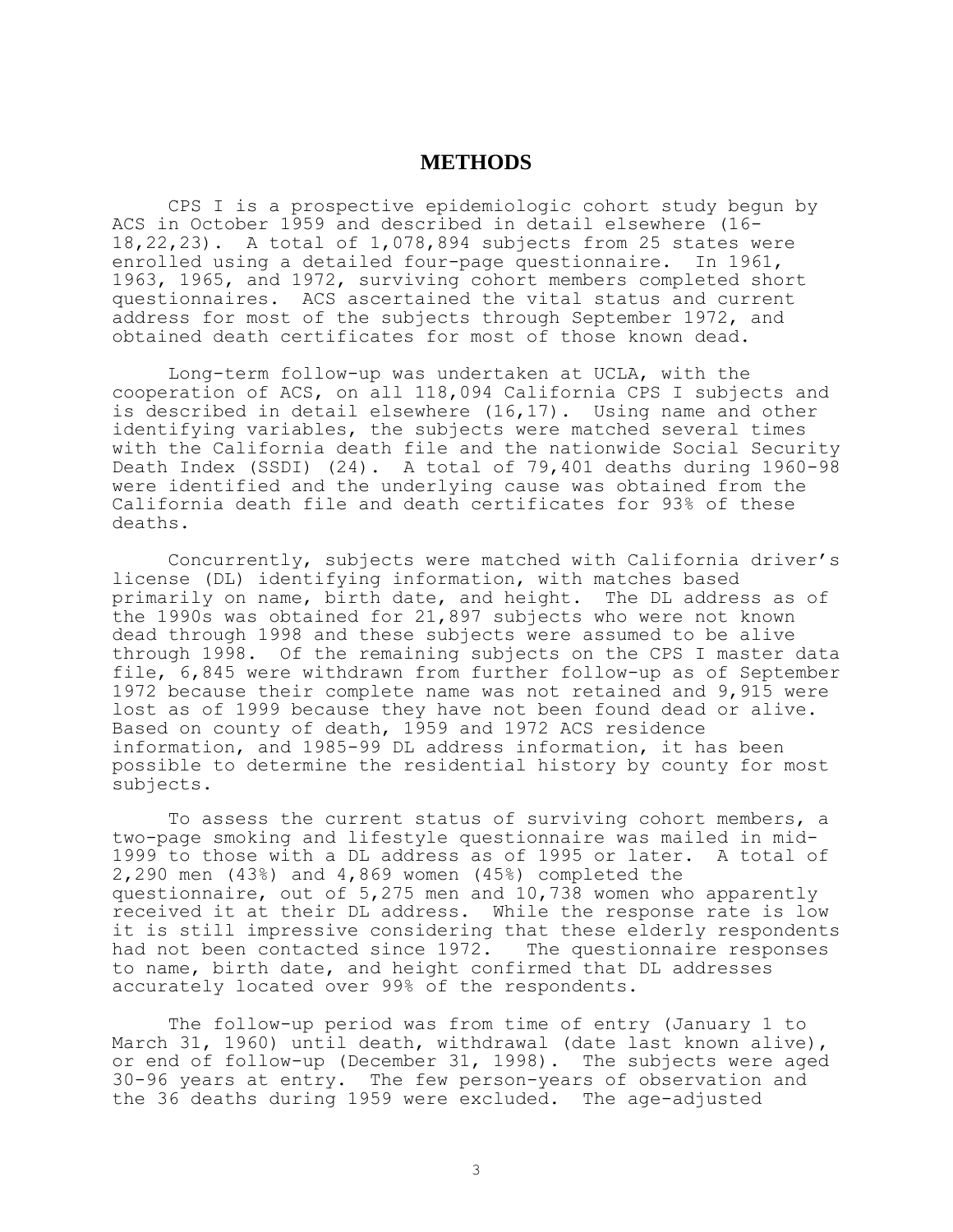relative risk of death (RR) and 95% confidence interval (CI) was calculated, including age at baseline in 1 year intervals, as a function of air pollution level using Cox proportional hazards regression (17,28). The air pollution level for each subject has been assigned based on their county of residence at the beginning of each follow-up period. A fully-adjusted relative risk (RR) was calculated using a model by sex that included age and eight potential confounding variab1es at baseline: race (white, nonwhite), education level (<12, 12, >12 years), cigarette smoking status (never, former, 1-9, 10-19, 20, 21-39, 40+ cigs per day), exercise (none/slight, moderate, heavy), body mass index  $($ <20, 20-23, 23-26, 26-30, >30), urbanization (5 county population sizes), male occupational exposure (no, yes), and health status (good, fair, poor, ill, sick/CA/CHD/stroke). For all follow-up periods, the confounding variables are defined as of January 1, 1960.

The initial independent variable used for analysis was a three-level index based on response to two 1961 questions on self-described exposure to "heavy air pollution from factories, power plants, refineries, etc." (exposure at work and home, exposure at work or home, and no exposure). The primary independent variable was exposure based on ambient air pollution measurements in up to 38 California counties (25-27). The pollutants measured include total suspended particulates (TSP) for the periods 1955-74 and 1982-88, fine particles (PM2.5) for the periods 1979-84 and 1999, and black smoke (BS) for the period of 1963-72, which has been used to approximate PM2.5.

# **RESULTS**

Table 1 shows demographic and lifestyle characteristics of CA CPS I subjects as of 1959 and 1999. The 1959 baseline characteristics of the 1999 respondents were similar to those for all 1959 subjects, except for a younger age at entry. Several confounding variables remained relatively unchanged from 1959 to 1999, including race, height, weight, education, and exercise. The percentage of current smokers declined steadily for the entire cohort.

Table 2 shows number of subjects by county, percentage of subjects remaining in each county through 1999, percentage with self-described exposure to heavy air pollution, and ambient air pollution levels for TSP, black smoke, and PM2.5 in micrograms per cubic meter (ug/m\*3) by county. Mobility of subjects with known location showed that 67% of the subjects remained in their 1960 county of residence during the entire follow-up period, with mobility somewhat greater in low pollution counties.

Tables 3-5 show the relationship between measures of air pollution and total mortality among males, females, and both sexes. The 1961 three-level index of self-described exposure to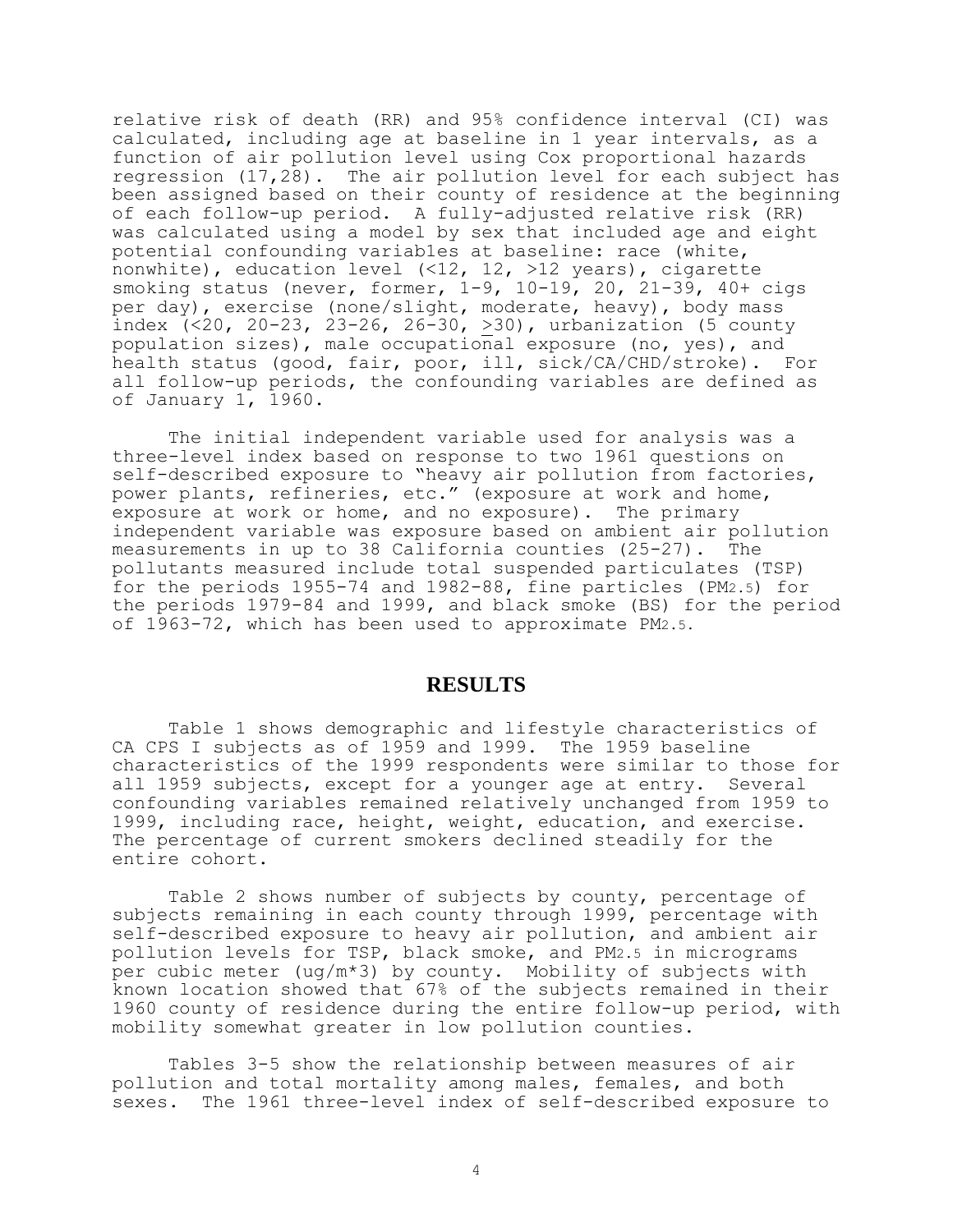heavy air pollution was slightly related to age-adjusted mortality during 1962-98, but it was not related to fullyadjusted mortality. The ambient exposure measures (TSP, black smoke, and PM2.5) were not significantly associated with the total death rate over periods of follow-up up to 39 years, before or after adjustment for confounding variables. The RR(95% CI) is shown to four decimal places for an increase of 10  $um/m*3$ , making possible comparison with other recently published ratios (7,9). The RR for a 10 um/m\*3 increase in exposure is based on the Cox regression coefficient for a 1 um/m\*3 increase (exp(10\*coeff)). Based on all the RRs presented, the maximum possible increase in RR due to 10 um/m\*3 increase in exposure is about 1% for both sexes combined.

These increases are not statistically significant. The RRs were only slightly affected by adjustment for eight confounding factors, which generally lower the RRs slightly. All RRs were consistent with 1.0 for every air pollution measure and time period, with a few exceptions. Furthermore, the RRs varied only slightly during differing follow-up periods. Although not shown, the California CPS I subjects have similar death rates throughout the state, even in those counties with very high ambient pollution. The self-described exposure index was only correlated very weakly with the ambient measures (R~0.15). The ambient measures were modestly correlated with one another (R~0.5).

# **DISCUSSION**

Long-term air pollution exposure did not increase the risk of death in the California CPS I cohort, contrary to results in CPS II cohort (6,7). Because of the large number of person-years of observation and deaths over a 39-year period, the findings in the California CPS I cohort represent a substantial portion of the epidemiologic evidence relating air pollution exposure to death, particularly in California. We discuss their strengths and weaknesses.

The California CPS I cohort is comprised of volunteer questionnaire respondents who are not a representative sample of the US population. However, over the 39-year follow-up period the CPS I subjects have a total death rate that is fairly close to that of US whites based on national mortality and smoking surveys (16). Furthermore, the RRs in this study are based on internal comparisons within the cohort, which minimizes the effect of selection.

CPS I has several important strengths: long-established value as a prospective epidemiologic study; very large cohort of males and females; extensive baseline data on self-described air pollution exposure, smoking, and potential confounding variables; availability of substantial state-wide ambient air pollution measurements; extensive follow-up data, including updated address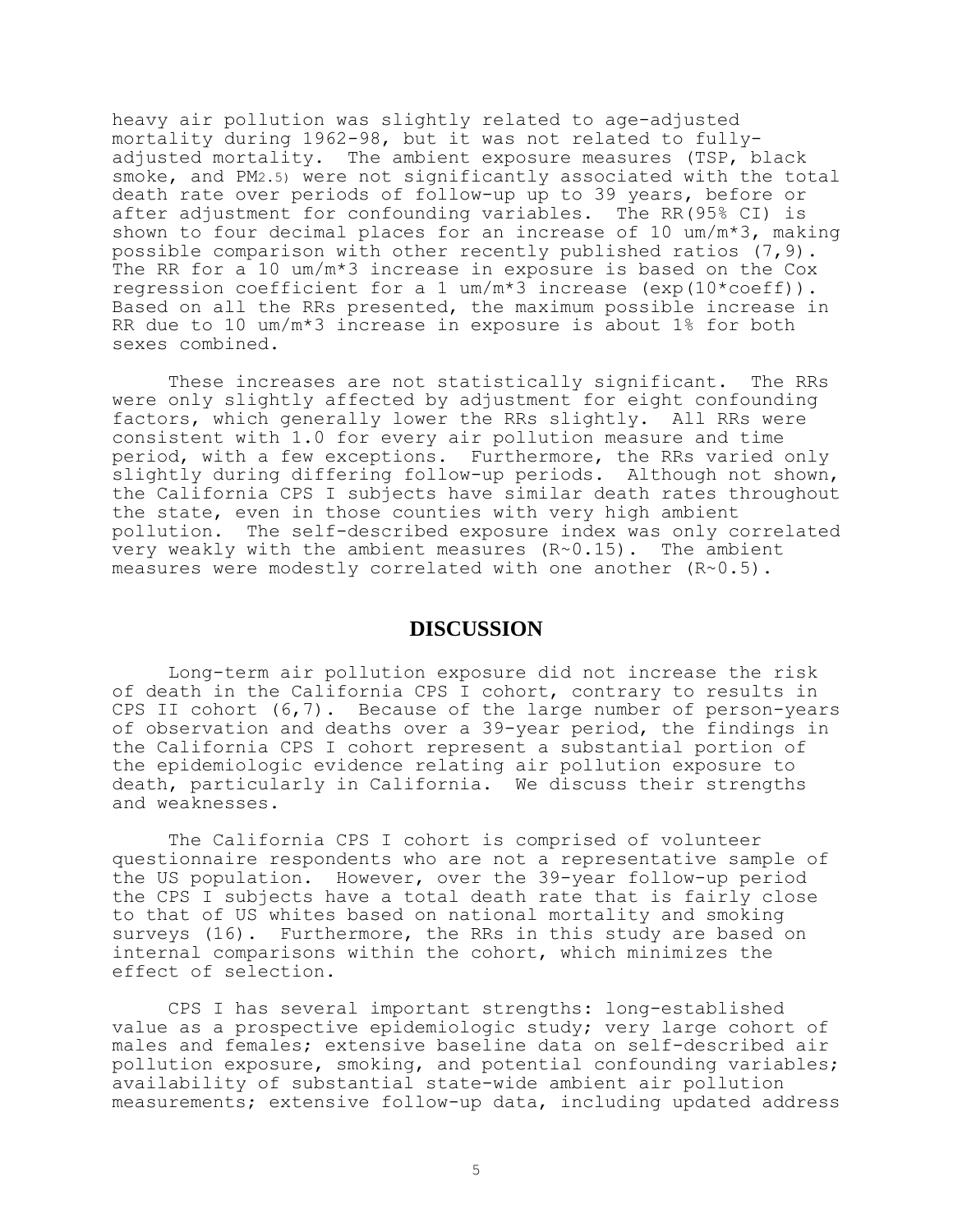information; and excellent long-term follow-up on both living and deceased subjects. Considering these strengths as a whole, the CPS I cohort is one of the best available for air pollution analyses.

 In summary, the California CPS I results show no consistent relationship of air pollution with mortality, even during the 1960s when air pollution levels were much higher. These California data and a geographical examination of the CPS II data (13) raise serious questions about the strength and generalizability of the previously reported relationship between fine particles and mortality (5-7). Even if the relationship exists after resolution of all methodologic issues (11,12,15,29), it may be limited to certain geographic areas, such as, Appalachia. Given the numerous limitations of the underlying epidemiologic data, the lack of a clear etiologic mechanism and the small size of the effect, the conclusion that fine particulate pollution increases overall mortality seems premature.

## **REFERENCES**

1. Lipfert FW. *Air Pollution and Community Health: A Critical Review and Data Sourcebook.* van Nostrand Reinhold, New York, 1994.

2. Logan WPD, Glasg MD. Mortality in London fog incident, 1952. Lancet 1953;1:336-338.

3. Pope CA III, Dockery DW. Epidemiology of particle effects. In: Holgate ST, Koren H, Maynard R, Samet J, eds. *Air Pollution and Health*. London, England: Academic Press;1999;673-705.

4. Samet JM, Dominici F, Curriero FC, Coursac I, Zeger SL. Fine particulate air pollution and mortality in 20 US cities. N Engl J Med 2000;343:1742-1749.

5. Dockery DW, Pope CA III, Xu X, Spengler JD, Ware JH, Fay ME, Ferris BG, Speizer FE. An association between air pollution and mortality in six U.S. cities. N Engl J Med 1993;329:1753-1759.

6. Pope CA III, Thun MJ, Namboodiri MM, Dockery DW, Evans JS, Speizer FE, Heath CW, Jr. Particulate air pollution as a predictor of mortality in a prospective study of U.S. adults. Am J Respir Crit Care Med 1995;151:669-674.

7. Pope CA III, Burnett RT, Thun MJ, Calle EE, Krewski D, Ito K, Thurston GD. Lung cancer, cardiopulmonary mortality, and long-term exposure to fine particulate air pollution. JAMA 2002;287:1132-1141.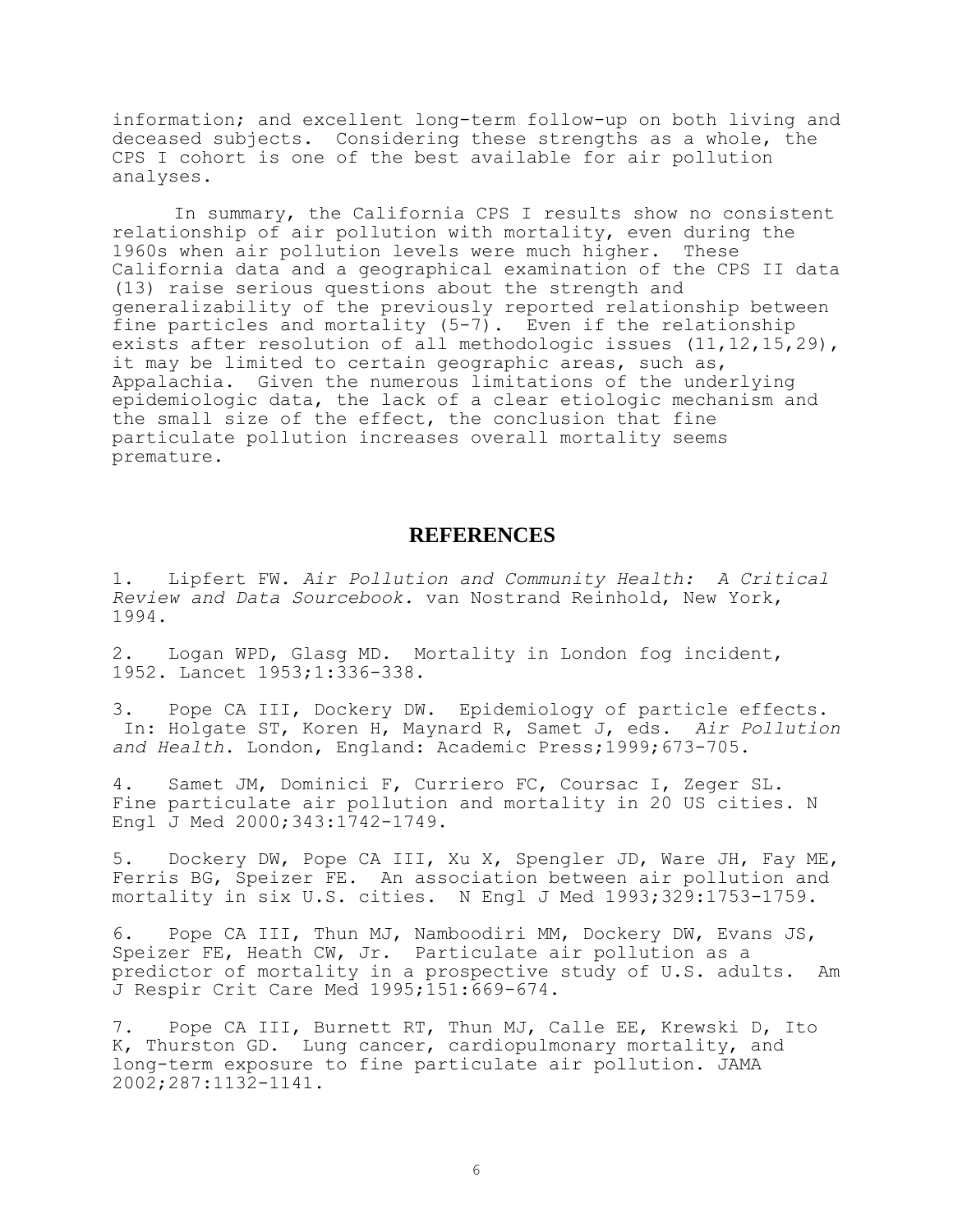8. Environmental Protection Agency. Air Quality Criteria for Particulate Matter. Washington, DC: Environmental Protection Agency; 1996. Document EPA/600/P-95/001cf.

9. Environmental Protection Agency. Air Quality Criteria for Particulate Matter. Washington, DC: Environmental Protection Agency; 2002. Document EPA/600/P-99/002aC (Third External Review Draft).

10. Air Resources Board. Public Hearing to Consider Amendments to the Ambient Air Quality Standards for Particulate Matter and Sulfates. California Environmental Protection Agency, Sacramento, CA, May 3, 2002.

11. Kaiser J. Showdown over clean air science. Science 1997;277:466-469.

12. Gamble JF. PM2.5 and mortality in long-term prospective cohort studies: cause-effect or statistical associations. Environ Health Prospect 1998;106:535-549.

13. Krewski D, Burnett RT, Goldberg MS, Hoover K, Siemiatycki J, Abrahamowicz M, White WH, others. Reanalysis of the Harvard Six Cities Study and the American Cancer Society Study of Particulate Air Pollution and Mortality: Special Report. Cambridge, MA: Health Effects Institute, 2000; particularly Figure 21.

14. Lipfert FW, Perry HM Jr, Miller JP, Baty JD, Wyzga RE, Carmody SE. The Washington University-EPRI veterans' cohort mortality study: preliminary results. Inhalat Toxicol 2000;12[S4]:41-73.

15. Kaiser J. Puzzling over a potential killer's modus operandi. Science 1997;277:xxx-xxx.

16. Enstrom JE and Heath CW Jr. Smoking cessation and mortality trends among 118,000 Californians, 1960-97. Epidemiology 1999;10:500-512.

17. Enstrom JE and Kabat GC. Environmental tobacco smoke and tobacco-related mortality in a prospective study of Californians, 1960-98. To be published.

18. Hammond EC. Smoking habits and air pollution in relation to lung cancer. In Environmental Factors in Respiratory Disease. Edited by DH Lee. Fogerty International Center Proceedings No. 11. New York: Academic Press, 1972; pp. 177-198.

19. Hammond EC and Garfinkel L. General air pollution and cancer in the United States. Preventive Medicine 1980;9:206-211.

20. Buell PE, Dunn JE and Breslow L. Cancer of the lung and Los Angeles-type air pollution. Cancer 1967;20:2139-2147.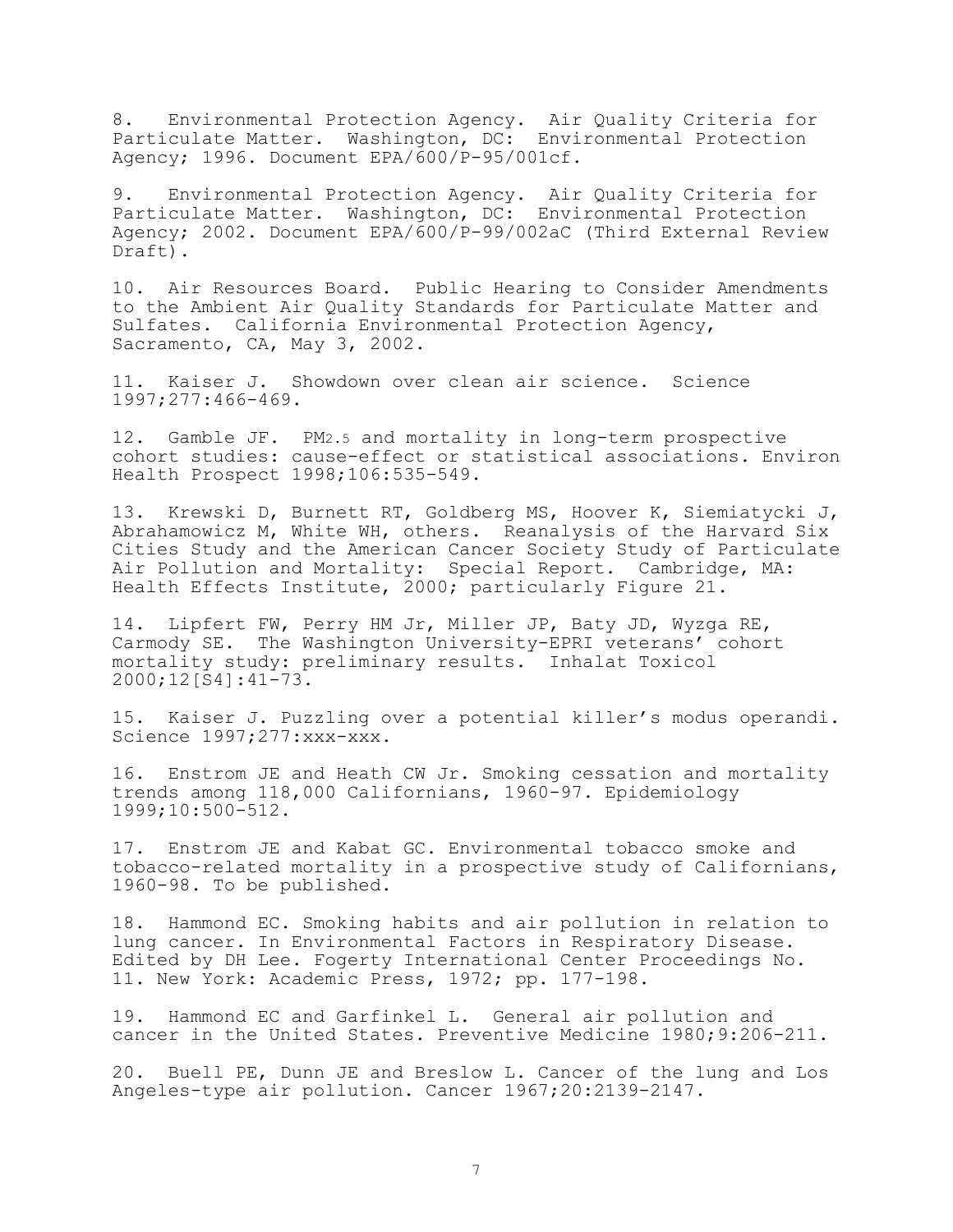21. Abbey DE, Nishino N, McDonnell WF. Long-term inhalable particles and other air pollutants related to mortality in nonsmokers. Am J Respir Crit Care Med 1999;159:373-382.

22. Hammond EC. Smoking in relation to death rates of one million men and women. NCI Monograph 1966;19:127-204.

23. Burns DM, Shanks TG, Choi W, Thun MJ, Heath CW Jr, Garfinkel L. The American Cancer Society Cancer Prevention Study I: 12-year followup of 1 million men and women. In Smoking and Tobacco Control Monograph 8, NIH Publication No. 97-4213, 1997, pp. 113- 304 (Tables 11 and 13).

24. Schall LC, Buchanich JM, Marsh GM, Bittner GM. Utilizing multiple vital status tracing services optimizes mortality follow-up in large cohort studies. Ann Epidemiol 2001;11:292- 296.

25. Lipfert FW, Malone RG, Daum ML, Mendell NR, Yang CC. A Statistical Study of the Macroepidemiology of Air Pollution and Total Mortality. Brookhaven National Laboratory, Upton, NY, Report No. BNL 52122, April 1988 (or provide better reference).

26. State of California Air Resources Board, Air Analysis Section. Ten-year summary of California Air Quality Data, 1963- 1972. January 1974.

27. California Air Resources Board, Technical Services Division. California Air Quality Data. Summary of 1980 Air Quality Data Gaseous and Particulate Pollutants. Vol. XII. 1981.

28. So Y. The PHREG procedure. In: SAS/STAT Software, SAS Technical Report P-229; SAS Institute, Cary, NC, 1992.

29. Greenbaum DS, Bachmann JD, Krewski D, Samat JM, White R, Wyzga RE. Particulate air pollution standards and morbidity and mortality: case study. Am J Epidemiol 2001;154:S78-S90.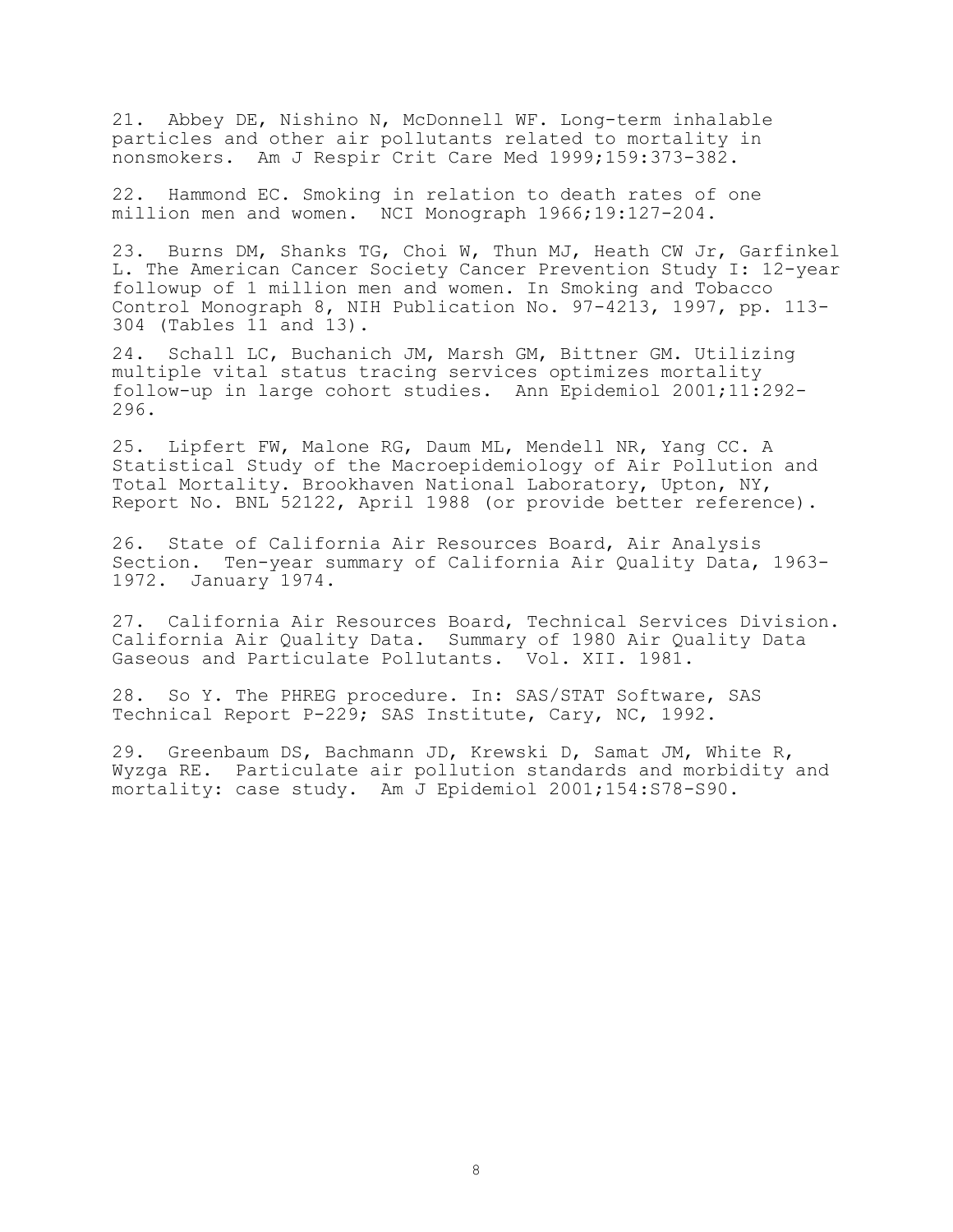| Characteristic                      | Males  | 1999 Qu    |                | Females |            | 1999 Qu    |
|-------------------------------------|--------|------------|----------------|---------|------------|------------|
|                                     |        | 1959 value | 1999 value     |         | 1959 value | 1999 value |
| Number of 1959 subjects             | 51,321 |            |                | 66,737  |            |            |
| Number of 1999 subjects             | 2,290  | 2,290      | 2,290          | 4,869   | 4,869      | 4,869      |
| Withdrawn as of 1972 (%)            | 2.0    |            |                | 8.1     |            |            |
| Lost to follow-up as of 1999 $(\%)$ | 5.8    |            |                | 9.9     |            |            |
| Age at $1/1/60$ (mean in years)     | 55.5   | 45.5       | 45.5           | 53.1    | 44.5       | 44.5       |
| Age at $1/1/73$ (mean in years)     | 66     |            |                | 64      |            |            |
| Age at $1/1/86$ (mean in years)     | 76     |            |                | 74      |            |            |
| Race (% white)                      | 97.9   | 98.6       |                | 97.8    | 98.0       |            |
| Education (% $\geq$ 12 years)       | 69.0   | 89.0       | 92.9           | 70.2    | 87.9       | 93.0       |
| Height (mean in inches)             | 69.2   | 69.7       | 69.0           | 63.7    | 64.0       | 63.5       |
| Weight (mean in pounds)             | 174.4  | 173.3      | 165.1          | 140.6   | 135.3      | 137.4      |
| History of serious diseases (% yes) | 13.3   | 4.1        |                | 11.4    | 5.8        |            |
| Cancer                              | 5.0    | 2.9        | 39.9           | 6.0     | 4.1        | 36.4       |
| <b>Heart Disease</b>                | 6.6    | 1.0        |                | 4.5     | 1.5        |            |
| <b>Stroke</b>                       | 1.7    | 0.2        |                | 0.9     | 0.2        |            |
| Sick at the present time (% yes)    | 6.2    | 4.2        | 22.2           | 8.3     | 6.4        | 19.7       |
| Occupation (% professional)         | 13.8   | 17.8       |                | 14.5    | 17.4       |            |
| Residence location (% urban)        | 86.7   | 86.0       |                | 85.9    | 84.7       |            |
| Exercise (% moderate or heavy)      | 75.0   | 70.7       | 70.9           | 82.6    | 80.2       | 65.5       |
| Cigarette smoking (% current)       | 46     |            | $\overline{2}$ | 32      |            | 3          |

Table 1. Demographic and lifestyle characteristics for California CPS I subjects as of 1959 and 1999 (preliminary values).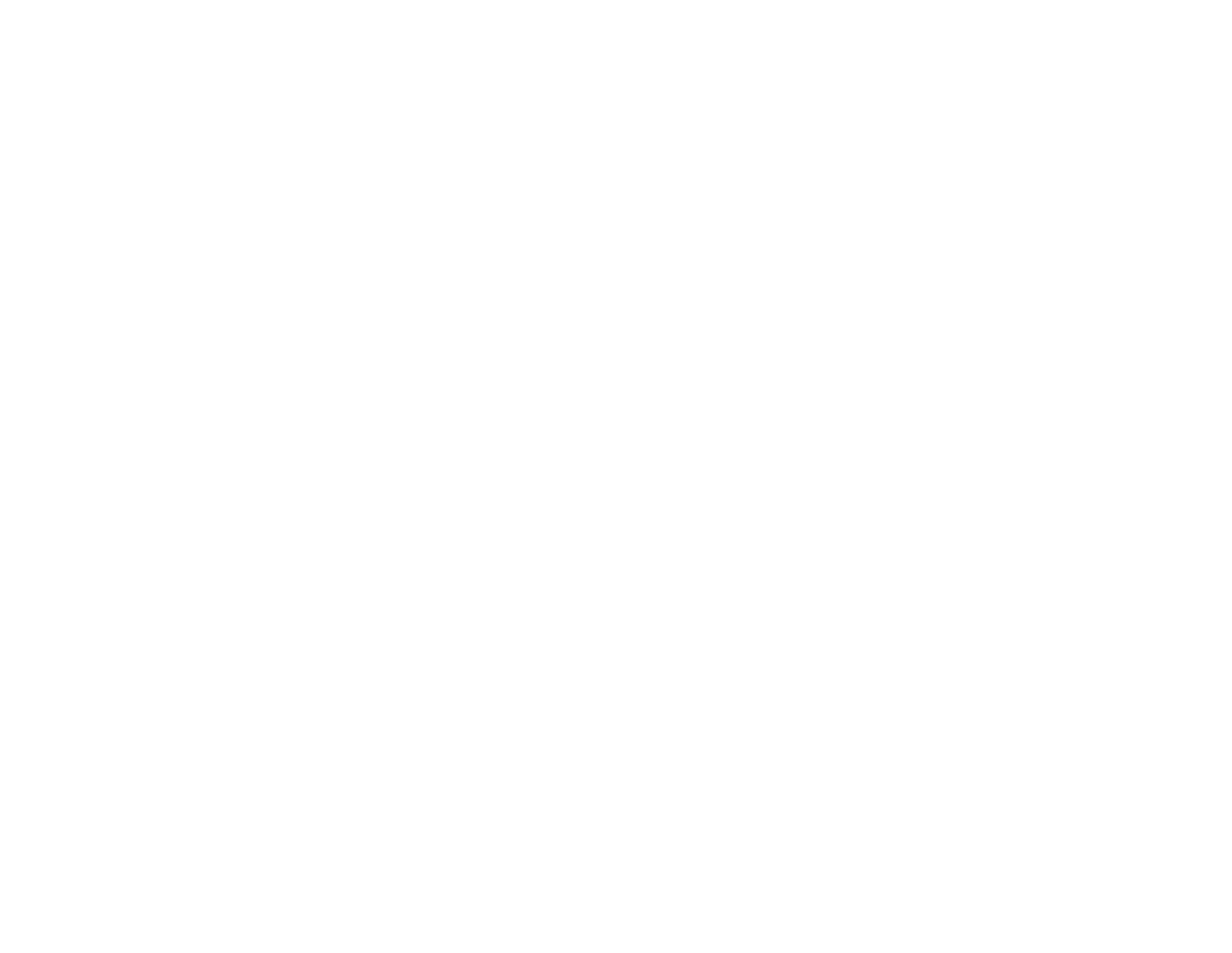| California<br>County | Male<br>subjects | Females<br>subjects | Fraction<br>same co<br>1959-99<br>if knwn | Fraction<br>Live/Work<br>in Heavy<br>AP(1961) | 1955-74<br><b>TSP</b><br>$(ug/m*3)$ | 1982-88<br><b>TSP</b><br>$\frac{\text{(ug/m*3)}}{}$ | 1963-72<br><b>BS</b><br>$(ug/m*3)$ | 1979-84<br>PM2.5<br>$\frac{\text{(ug/m*3)}}{}$ | 1999<br>PM2.5<br>$(ug/m*3)$ |
|----------------------|------------------|---------------------|-------------------------------------------|-----------------------------------------------|-------------------------------------|-----------------------------------------------------|------------------------------------|------------------------------------------------|-----------------------------|
|                      |                  |                     |                                           |                                               |                                     |                                                     |                                    |                                                |                             |
| Alameda              | 5184             | 6783                | 0.619                                     | 0.217                                         | 75.8                                | 52.3                                                | 28.7                               | 14.4                                           | 15.2                        |
| <b>Butte</b>         | 441              | 568                 | 0.715                                     | 0.042                                         | 76.0                                | 57.8                                                | 17.7                               | 15.5                                           | 16.7                        |
| Contra Costa         | 1380             | 1604                | 0.584                                     | 0.238                                         | 55.5                                | 52.7                                                | 11.7                               | 13.9                                           | 14.9                        |
| Fresno               | 1069             | 1364                | 0.800                                     | 0.027                                         | 106.9                               | 97.0                                                | 28.9                               | 18.4                                           | 21.4                        |
| Humboldt             | 435              | 470                 | 0.767                                     | 0.080                                         | 49.6                                | 51.7                                                | 17.4                               |                                                | 9.0                         |
| Kern                 | 1507             | 1933                | 0.753                                     | 0.041                                         | 148.4                               | 90.5                                                | 32.7                               | 30.9                                           | 21.5                        |
| Lake                 | 73               | 88                  | 0.591                                     | 0.007                                         | 39.4                                | 31.9                                                |                                    |                                                | 4.2                         |
| Lassen               | 88               | 109                 | 0.586                                     | 0.056                                         | 75.5                                | 83.1                                                |                                    |                                                |                             |
| Los Angeles          | 18850            | 25012               | 0.667                                     | 0.316                                         | 124.1                               | 89.4                                                | 27.3                               | 28.2                                           | 21.2                        |
| Madera               | 12               | 20                  | 0.423                                     | 0.129                                         | 99.9                                |                                                     |                                    |                                                |                             |
| Marin                | 590              | 749                 | 0.551                                     | 0.054                                         | 50.6                                | 52.6                                                | 16.9                               |                                                |                             |
| Mendocino<br>Merced  | 195              | 232                 | 0.550                                     | 0.047                                         | 119.2                               | 53.8                                                | 36.2                               |                                                | 7.5                         |
| Modoc                | 168<br>51        | 204                 | 0.652                                     | 0.006                                         | 81.5<br>82.1                        | 69.8<br>19.1                                        | 18.4                               |                                                | 29.3                        |
|                      | 150              | 66<br>193           | 0.640<br>0.195                            | 0.028<br>0.015                                | 66.6                                | 42.9                                                |                                    |                                                | 7.6<br>8.0                  |
| Monterey<br>Napa     | 547              | 681                 | 0.717                                     | 0.036                                         | 64.1                                | 52.9                                                | 14.2<br>18.7                       |                                                |                             |
| Orange               | 2250             | 2949                | 0.686                                     | 0.104                                         | 104.9                               | 87.5                                                | 17.3                               |                                                | 22.6                        |
| Riverside            | 1037             | 1407                | 0.636                                     | 0.066                                         | 134.1                               | 102.7                                               | 19.7                               | 42.0                                           | 23.7                        |
| Sacramento           | 1480             | 1863                | 0.772                                     | 0.065                                         | 73.6                                | 62.6                                                | 22.5                               |                                                | 15.6                        |
| San Bernardino       | 1616             | 2109                | 0.650                                     | 0.122                                         | 142.2                               | 94.5                                                | 23.2                               |                                                | 14.5                        |
| San Diego            | 3106             | 3945                | 0.841                                     | 0.040                                         | 88.9                                | 62.7                                                | 25.0                               | 18.9                                           | 15.9                        |
| San Francisco        | 1805             | 2554                | 0.556                                     | 0.123                                         | 64.7                                | 56.3                                                | 16.3                               | 16.4                                           | 17.8                        |
| San Joaquin          | 287              | 341                 | 0.700                                     | 0.046                                         | 92.0                                | 82.9                                                | 22.8                               |                                                | 18.1                        |
| SanLuis Obispo       | 177              | 253                 | 0.694                                     | 0.015                                         | 49.4                                | 50.6                                                | 11.2                               |                                                | 9.2                         |
| San Mateo            | 1610             | 1998                | 0.523                                     | 0.007                                         | 74.7                                | 49.3                                                | 16.0                               |                                                | 14.1                        |
| Santa Barbara        | 398              | 554                 | 0.721                                     | 0.016                                         | 67.1                                | 57.7                                                | 19.7                               | 10.6                                           | 13.3                        |
| Santa Clara          | 2388             | 3124                | 0.657                                     | 0.153                                         | 87.5                                | 69.4                                                | 22.1                               | 17.8                                           | 16.2                        |
| Santa Cruz           | 244              | 350                 | 0.715                                     | 0.021                                         | 56.0                                | 53.0                                                | 15.7                               |                                                | 8.8                         |
| Shasta               | 268              | 315                 | 0.649                                     | 0.023                                         | 62.6                                | 54.3                                                | 17.8                               |                                                | 12.2                        |
| Siskiyou             | 126              | 135                 | 0.649                                     | 0.017                                         | 49.9                                | 35.5                                                |                                    |                                                |                             |
| Solano               | 431              | 579                 | 0.597                                     | 0.043                                         | 49.8                                | 43.6                                                | 16.0                               |                                                | 17.7                        |
| Sonoma               | 415              | 558                 | 0.805                                     | 0.028                                         | 45.4                                | 42.0                                                | 15.5                               |                                                | 13.4                        |
| Stanislaus           | 536              | 646                 | 0.806                                     | 0.020                                         | 111.4                               | 80.4                                                | 15.2                               |                                                | 20.8                        |
| <b>Sutter</b>        | 228              | 265                 | 0.541                                     | 0.013                                         | 86.5                                | 68.6                                                | 13.5                               |                                                | 16.1                        |
| Tehama               | 118              | 144                 | 0.742                                     | 0.022                                         | 59.4                                | 55.2                                                |                                    |                                                |                             |
| Tulare               | 1014             | 1284                | 0.756                                     | 0.018                                         | 151.8                               | 68.6                                                | 25.9                               |                                                | 23.2                        |
| Ventura              | 350              | 451                 | 0.702                                     | 0.025                                         | 79.5                                | 62.3                                                | 15.7                               |                                                | 12.9                        |
| Yolo                 | 274              | 314                 | 0.636                                     | 0.014                                         | 71.0                                | 59.3                                                | 20.9                               |                                                | 13.7                        |
| <b>Rest of State</b> | 416              | 523                 |                                           |                                               |                                     |                                                     |                                    |                                                |                             |
| <b>TOTAL</b>         |                  |                     |                                           |                                               |                                     |                                                     |                                    |                                                |                             |
| <b>COHORT</b>        | 51314            | 66737               | 0.671                                     | 0.181                                         |                                     |                                                     |                                    |                                                |                             |

Table 2. Total subjects, mobility, self-described 1961 heavy AP, and ambient AP in California counties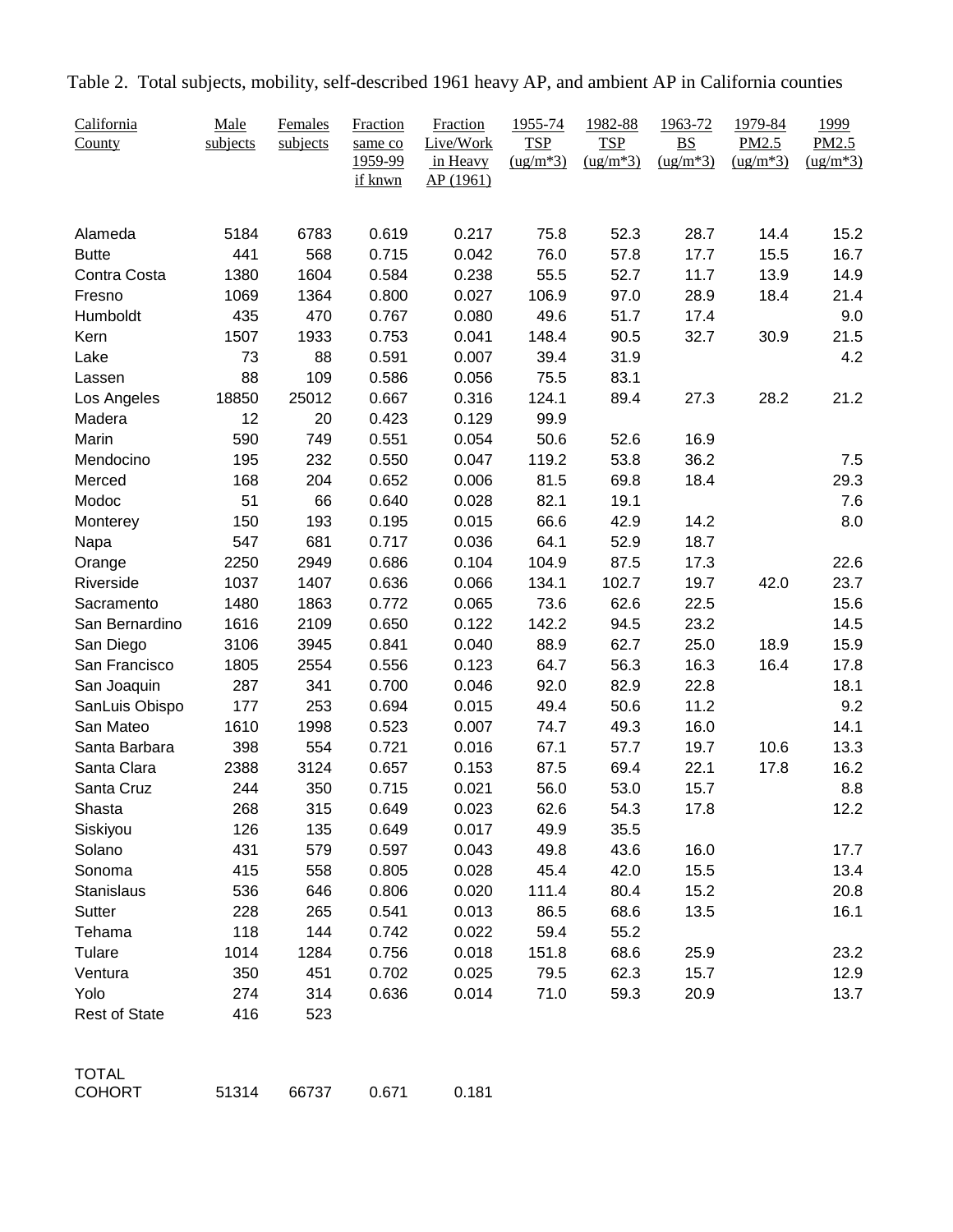|                             |                 |       | Males                                                     |       |                               |
|-----------------------------|-----------------|-------|-----------------------------------------------------------|-------|-------------------------------|
| PHREG model by<br>pollutant | Deaths/Subjects |       | Age-adjusted<br>RR (95% CI)                               |       | 8 var-adjusted<br>RR (95% CI) |
| 1961 AP index               |                 |       |                                                           |       |                               |
| 1962-72                     | 10, 170/45, 779 | 0.991 | $(0.957 -1.026)$                                          | 0.978 | $(0.942 -1.016)$              |
| $1962 - 85$                 | 23, 740/45, 779 | 1.011 | $(0.989 -1.033)$                                          | 1.001 | $(0.978 -1.025)$              |
| $1962 - 98$                 | 35,668/45,779   | 1.014 | $(0.997 -1.032)$                                          | 1.007 | $(0.989 -1.026)$              |
| 1955-74 TSP                 |                 |       |                                                           |       |                               |
| 1960-72                     | 12,337/50,853   |       | $0.9984$ $(0.9922 - 1.0046)$                              |       | $0.9944 (0.9880 - 1.0008)$    |
| $1960 - 85$                 | 26, 920/50, 853 |       | $1.0026$ $(0.9984-1.0069)$                                |       | $1.0005$ $(0.9962 - 1.0049)$  |
| $1960 - 98$                 | 39,676/50,853   |       | $1.0016 (0.9982 - 1.0051)$                                |       | $0.9997$ $(0.9961 - 1.0033)$  |
| 1982-88 TSP                 |                 |       |                                                           |       |                               |
| 1986-98                     | 11, 442/17, 354 |       | $0.9989$ $(0.9889 - 1.0089)$                              |       | $0.9995 (0.9892 - 1.0099)$    |
| 1963-72 BS                  |                 |       |                                                           |       |                               |
| 1960-72                     | 12,209/50,385   |       | $0.9918$ $(0.9581 - 1.0266)$                              |       | $0.9859$ $(0.9502 - 1.0229)$  |
| $1960 - 85$                 | 26,668/50,385   |       | $1.0062$ $(0.9830-1.0299)$                                |       | 1.0030 (0.9785-1.0281)        |
| $1960 - 98$                 | 39, 325/50, 385 |       | $0.9979$ $(0.9791 - 1.0171)$                              |       | $0.9947$ $(0.9748 - 1.0149)$  |
| 1979-84 PM2.5               |                 |       |                                                           |       |                               |
| $1973 - 98$                 | 18,566/23,300   |       | $1.0104$ $(0.9904-1.0308)$                                |       | $1.0079$ $(0.9874 - 1.0289)$  |
| 1980-98                     | 13, 363/18, 097 |       | $0.9985$ $(0.9751 - 1.0225)$                              |       | $0.9964$ $(0.9723 - 1.0211)$  |
| 1986-98                     | 7,158/10,811    |       | $0.9534$ $(0.9346-0.9727)$ ** 0.9507 $(0.9232-0.9791)$ ** |       |                               |
| 1999 PM2.5                  |                 |       |                                                           |       |                               |
| 1986-98                     | 11,281/17,129   |       | $0.9897$ $(0.9480 - 1.0333)$                              |       | $0.9989$ $(0.9560 - 1.0458)$  |

 Table 3 (4-24-03). Particulate air pollution measures, in 10 micrograms per cubic meter, related to deaths from all causes among males in CA CPS I cohort selected periods during 1960-98 based on county of residence at beginning of period. Relative risk (RR) and 95% confidence interval (CI) are based on proportional hazards regression model. \* indicates .01<=P<.05 and \*\* indicates P <.01 for coeff not=to 1.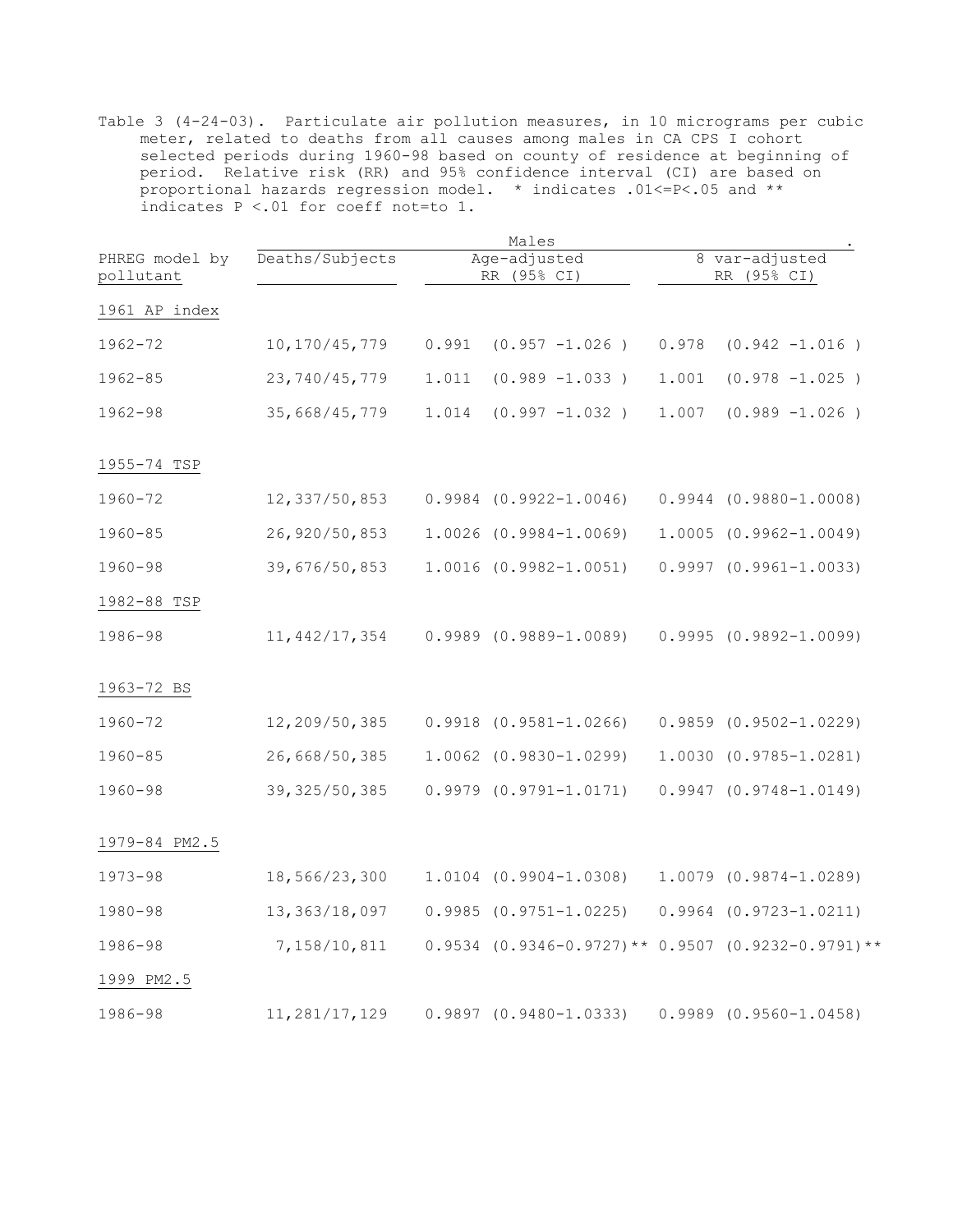|                             |                 | Females |                              |                               |                                |  |  |  |
|-----------------------------|-----------------|---------|------------------------------|-------------------------------|--------------------------------|--|--|--|
| PHREG model by<br>pollutant | Deaths/Subjects |         | Age-adjusted<br>RR (95% CI)  | 8 var-adjusted<br>RR (95% CI) |                                |  |  |  |
| 1961 AP index               |                 |         |                              |                               |                                |  |  |  |
| 1962-72                     | 7,747/59,945    | 1.043   | $(0.993 -1.094)$             | 1.007                         | $(0.957 -1.060)$               |  |  |  |
| $1962 - 85$                 | 20, 266/59, 945 | 1.039   | $(1.009 - 1.069)$ ** 1.015   |                               | $(0.985 -1.046)$               |  |  |  |
| $1962 - 98$                 | 35,057/59,945   | 1.013   | $(0.992 -1.034)$             | 1.001                         | $(0.980 -1.024)$               |  |  |  |
| 1955-74 TSP                 |                 |         |                              |                               |                                |  |  |  |
| 1960-72                     | 9,538/66,207    |         | $0.9980 (0.9909 - 1.0051)$   |                               | $0.9958$ $(0.9883 - 1.0033)$   |  |  |  |
| $1960 - 85$                 | 23, 170/66, 207 |         | $0.9998$ $(0.9953 - 1.0044)$ |                               | $1.0001$ $(0.9953 - 1.0044)$   |  |  |  |
| $1960 - 98$                 | 39,096/66,207   |         | $1.0004$ $(0.9969-1.0039)$   |                               | $1.0014 (0.9977 - 1.0050)$     |  |  |  |
| 1982-88 TSP                 |                 |         |                              |                               |                                |  |  |  |
| 1986-98                     | 14,524/27,586   |         | $1.0111 (1.0021 - 1.0202)$ * |                               | $1.0143$ $(1.0049-1.0237)**$   |  |  |  |
| 1963-72 BS                  |                 |         |                              |                               |                                |  |  |  |
| 1960-72                     | 9,466/65,645    |         | $0.9990 (0.9602 - 1.0393)$   |                               | $0.9958$ $(0.9883 - 1.0033)$   |  |  |  |
| $1960 - 85$                 | 22,994/65,645   |         | $0.9997$ $(0.9748 - 1.0253)$ |                               | $0.9794$ $(0.9533 - 1.0063)$   |  |  |  |
| $1960 - 98$                 | 38,770/65,645   |         | $0.9904$ $(0.9715 - 1.0098)$ |                               | $0.9840 (0.9640 - 1.0045)$     |  |  |  |
| 1979-84 PM2.5               |                 |         |                              |                               |                                |  |  |  |
| $1973 - 98$                 | 20,397/30,642   |         | 1.0146 (0.9956-1.0341)       |                               | $1.0205$ $(1.0007 - 1.0407)$ * |  |  |  |
| 1980-98                     | 15,588/25,833   |         | $1.0095$ $(0.9877 - 1.0317)$ |                               | 1.0150 (0.9925-1.0379)         |  |  |  |
| 1986-98                     | 9, 142/17, 258  |         | $1.0090(0.9833 - 1.0355)$    |                               | $1.0117(0.9852 - 1.0388)$      |  |  |  |
| 1999 PM2.5                  |                 |         |                              |                               |                                |  |  |  |
| 1986-98                     | 14, 286/27, 162 |         | $1.0102$ $(0.9709-1.0509)$   |                               | $1.0258$ $(0.9845 - 1.0690)$   |  |  |  |

 Table 4 (4-24-03). Particulate air pollution measures, in 10 micrograms per cubic meter, related to deaths from all causes among females in CA CPS I cohort selected periods during 1960-98 based on county of residence at beginning of period. Relative risk (RR) and 95% confidence interval (CI) are based on proportional hazards regression model. \* indicates .01<=P<.05 and \*\* indicates P <.01 for coeff not=to 1.